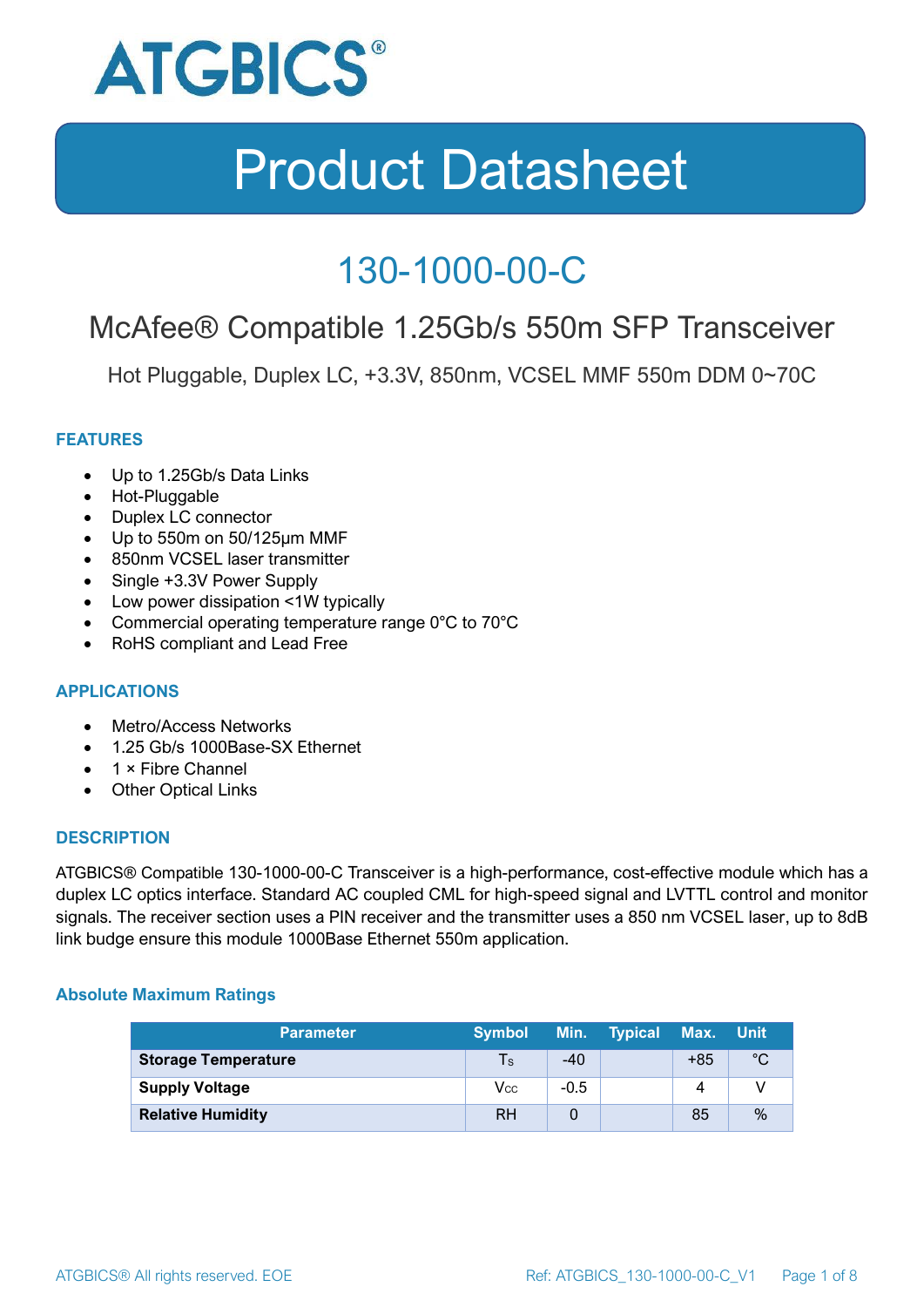

#### **Recommended Operating Environment:**

| <b>Parameter</b>             | <b>Symbol</b>    | Min.  | <b>Typical</b> | Max.     | <b>Unit</b> |
|------------------------------|------------------|-------|----------------|----------|-------------|
| <b>Operating Temperature</b> |                  | 0     |                | $+70$    | $^{\circ}C$ |
| <b>Supply Voltage</b>        | $V_{\rm CC}$     | 3.135 |                | 3.465    | v           |
| <b>Supply Current</b>        | <b>Icc</b>       |       |                | 300      | mA          |
| <b>Inrush Current</b>        | Isurge           |       |                | $lcc+30$ | mA          |
| <b>Maximum Power</b>         | $P_{\text{max}}$ |       |                |          | W           |

#### **Electrical Characteristics** ( $T_{OP}$  = -40 to 85°C, VCC = 3.135 to 3.465 Volts)

| <b>Parameter</b>                    | <b>Symbol</b>               | Min.           | <b>Typical</b> | Max.                  | <b>Unit</b> | <b>Notes</b> |
|-------------------------------------|-----------------------------|----------------|----------------|-----------------------|-------------|--------------|
| <b>Transmitter Section:</b>         |                             |                |                |                       |             |              |
| Input differential impedance        | $R_{\rm in}$                | 90             | 100            | 110                   | П           | О            |
| Single ended data input swing       | $V_{\text{in PP}}$          | 250            |                | 1200                  | mVp-p       |              |
| <b>Transmit Disable Voltage</b>     | $V_D$                       | $Vcc -$<br>1.3 |                | Vcc                   | V           | 2            |
| <b>Transmit Enable Voltage</b>      | $V_{EN}$                    | Vee            |                | Vee+<br>0.8           | $\vee$      |              |
| <b>Transmit Disable Assert Time</b> | <b>T</b> <sub>dessert</sub> |                |                | 10                    | <b>US</b>   |              |
| <b>Receiver Section:</b>            |                             |                |                |                       |             |              |
| Single ended data output<br>swing   | Vout, p<br>р                | 250            |                | 800                   | mv          | 3            |
| <b>LOS Fault</b>                    | Vlosfault                   | $Vcc -$<br>0.5 |                | $V_{\text{CC\_host}}$ | $\vee$      | 5            |
| <b>LOS Normal</b>                   | Vlos norm                   | $V_{\rm ee}$   |                | $V_{ee}$ +0.5         | V           | 5            |
| <b>Power Supply Rejection</b>       | <b>PSR</b>                  | 100            |                |                       | mVpp        | 6            |

Notes:

- 1. AC coupled.
- 2. Or open circuit.
- 3. Into 100-ohm differential termination.
- 4.  $20 80 \%$
- 5. LOS is LVTTL. Logic 0 indicates normal operation; logic 1 indicates no signal detected.
- 6. All transceiver specifications are compliant with a power supply sinusoidal modulation of 20 Hz to 1.5MHz up to specified value applied through the power supply filtering network shown on page 23 of the Small Form-factor Pluggable (SFP) Transceiver Multi-Source Agreement (MSA), September 14, 2000.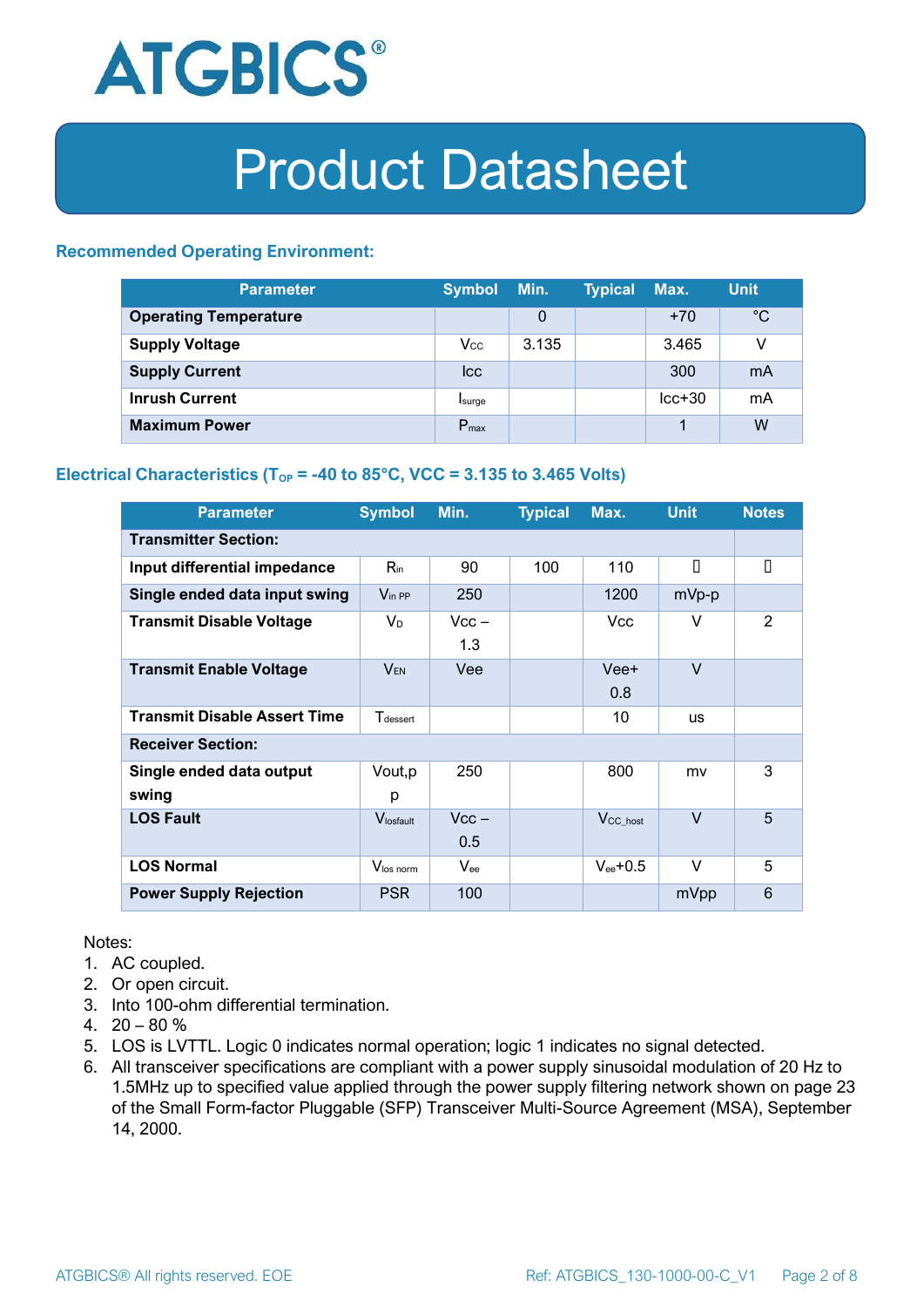

#### **Optical Parameters** ( $T_{OP}$  = -40 to 85°C, VCC = 3.135 to 3.465 Volts)

| <b>Parameter</b>                                                            | <b>Symbol</b>     | Min.         | <b>Typical</b> | Max.       | <b>Unit</b>     | <b>Note</b>    |
|-----------------------------------------------------------------------------|-------------------|--------------|----------------|------------|-----------------|----------------|
| <b>Transmitter Section:</b>                                                 |                   |              |                |            |                 |                |
| <b>Center Wavelength</b>                                                    | $\lambda_c$       | 840          | 850            | 860        | nm              |                |
| <b>Spectral Width (RMS)</b>                                                 | <b>ORMS</b>       |              |                | 0.85       | nm              |                |
| <b>Optical Output Power</b>                                                 | $P_{\text{out}}$  | -9           |                | $-3$       | dBm             | 1              |
| <b>Extinction Ratio</b>                                                     | <b>ER</b>         | 9            |                |            | dB              |                |
| <b>Optical Rise/Fall Time</b>                                               | $t_r / t_f$       |              |                | 260        | ps              | $\overline{2}$ |
| <b>Relative Intensity Noise</b>                                             | <b>RIN</b>        |              |                | $-120$     | dB/H            |                |
|                                                                             |                   |              |                |            | Z               |                |
| <b>Output Eye Mask</b><br>Compliant with IEEE802.3 z (class 1 laser safety) |                   |              |                |            |                 |                |
| <b>Receiver Section:</b>                                                    |                   |              |                |            |                 |                |
| <b>Optical Input Wavelength</b>                                             | $\lambda_{\rm c}$ | 770          |                | 860        | nm              |                |
| <b>Receiver Overload</b>                                                    | $P_{ol}$          | $\mathbf{0}$ |                |            | dBm             | $\overline{4}$ |
| <b>RX Sensitivity</b>                                                       | Sen               |              |                | $-17$      | dBm             | 4              |
| <b>RX LOS Assert</b>                                                        | LOS <sub>A</sub>  | $-35$        |                |            | d <sub>Bm</sub> |                |
| <b>RX LOS De-assert</b>                                                     | LOS <sub>D</sub>  |              |                | $-18$      | dB <sub>m</sub> |                |
| <b>RX_LOS Hysteresis</b>                                                    | LOS <sub>H</sub>  | 0.5          |                |            | d <sub>B</sub>  |                |
| <b>General Specifications:</b>                                              |                   |              |                |            |                 |                |
| <b>Data Rate</b>                                                            | <b>BR</b>         |              | 1.25           |            | Gb/s            |                |
| <b>Bit Error Rate</b>                                                       | <b>BER</b>        |              |                | $10^{-12}$ |                 |                |
| Max. Supported Link Length on<br>50/125µm MMF@1.25Gb/s                      | LMAX              |              | 550            |            | m               |                |
| <b>Total System Budget</b>                                                  | LB                | 8            |                |            | dB              |                |

Notes:

- 1. The optical power is launched into MMF.
- 2. 20-80%.
- 3. Jitter measurements taken using Agilent OMNIBERT 718 in accordance with GR-253.
- 4. Measured with PRBS  $2^{7-1}$  at 10<sup>-12</sup> BER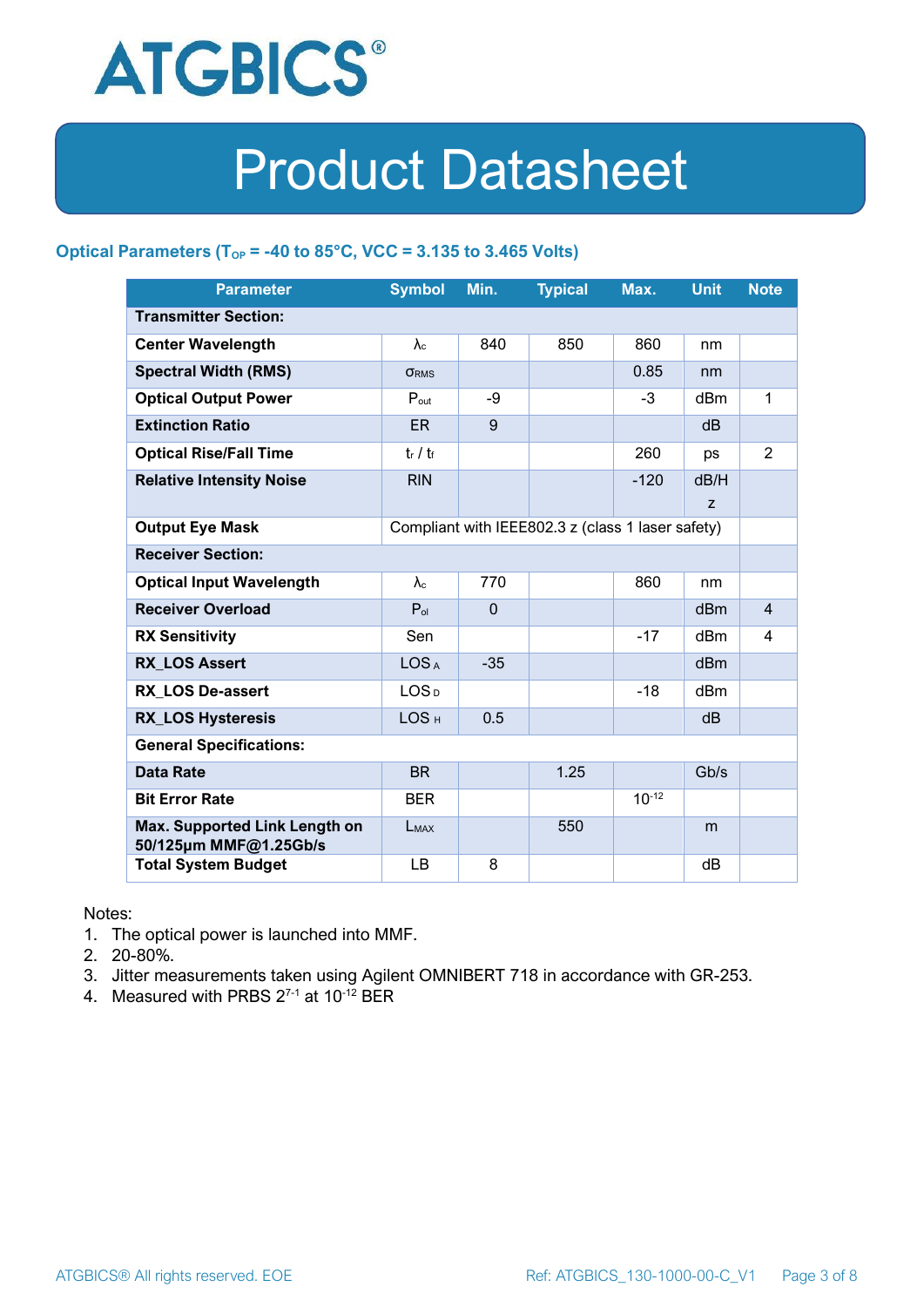

#### **Pin Assignment**

Diagram of Host Board Connector Block Pin Numbers and Name



#### **Diagram of Host Board Connector Block Pin Numbers and Names**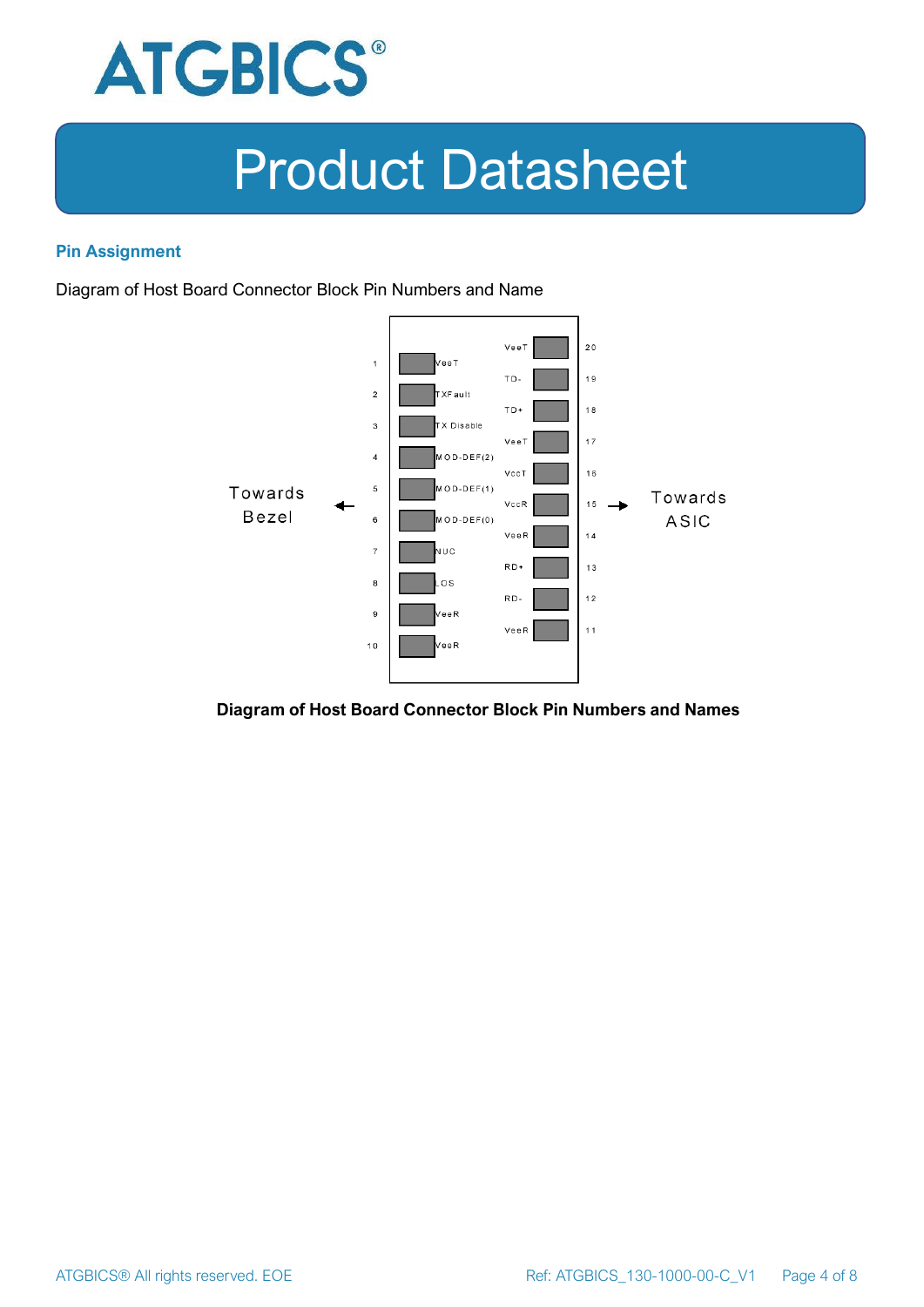

#### **Pin Function Definitions**

| <b>Pin No</b>  | <b>Name</b>        | <b>Function</b>                     | <b>Plug Seq</b> | <b>Notes</b>   |
|----------------|--------------------|-------------------------------------|-----------------|----------------|
| 1              | VeeT               | <b>Transmitter Ground</b>           | 1               | $\mathbf 1$    |
| $\overline{2}$ | <b>TX Fault</b>    | <b>Transmitter Fault Indication</b> | 3               |                |
| 3              | <b>TX Disable</b>  | <b>Transmitter Disable</b>          | 3               | $\overline{2}$ |
| 4              | MOD-DEF2           | <b>Module Definition</b>            | $\overline{2}$  | 3              |
| 5              | MOD-DEF1           | <b>Module Definition 1</b>          | 3               | 3              |
| 6              | MOD-DEF0           | Module Definition 0                 | 3               | 3              |
| $\overline{7}$ | <b>Rate Select</b> | Not Connected                       | 3               | $\overline{4}$ |
| 8              | <b>LOS</b>         | Loss of Signal                      | 3               | 5              |
| 9              | <b>VeeR</b>        | <b>Receiver Ground</b>              | $\mathbf 1$     | $\mathbf{1}$   |
| 10             | VeeR               | Receiver Ground                     | $\mathbf{1}$    | 1              |
| 11             | <b>VeeR</b>        | <b>Receiver Ground</b>              |                 | $\mathbf{1}$   |
| 12             | RD-                | Inv. Received Data Out              | 3               | 6              |
| 13             | $RD+$              | <b>Received Data Out</b>            | 3               | $6\phantom{1}$ |
| 14             | <b>VeeR</b>        | <b>Receiver Ground</b>              | 3               | 1              |
| 15             | <b>VccR</b>        | <b>Receiver Power</b>               | $\overline{2}$  | $\mathbf{1}$   |
| 16             | <b>VccT</b>        | <b>Transmitter Power</b>            | $\overline{2}$  |                |
| 17             | VeeT               | <b>Transmitter Ground</b>           | $\mathbf{1}$    |                |
| 18             | $TD+$              | Transmit Data In                    | 3               | 6              |
| 19             | TD-                | Inv. Transmit In                    | 3               | $6\phantom{1}$ |
| 20             | VeeT               | <b>Transmitter Ground</b>           | 1               |                |

Notes:

- 1. Circuit ground is internally isolated from chassis ground.
- 2. Laser output disabled on TDIS >2.0V or open, enabled on TDIS <0.8V.
- 3. Should be pulled up with 4.7k 10 kohms on host board to a voltage between 2.0V and 3.6V. MOD\_DEF (0) pulls line low to indicate module is plugged in.
- 4. Rate select is not used
- 5. LOS is open collector output. Should be pulled up with 4.7k 10 kohms on host board to a voltage between 2.0V and 3.6V. Logic 0 indicates normal operation; logic 1 indicates loss of signal.
- 6. AC Coupled

#### **SFP Module EEPROM Information and Management**

The SFP modules implement the 2-wire serial communication protocol as defined in the SFP -8472. The serial ID information of the SFP modules can be accessed through the I2C interface at address A0h.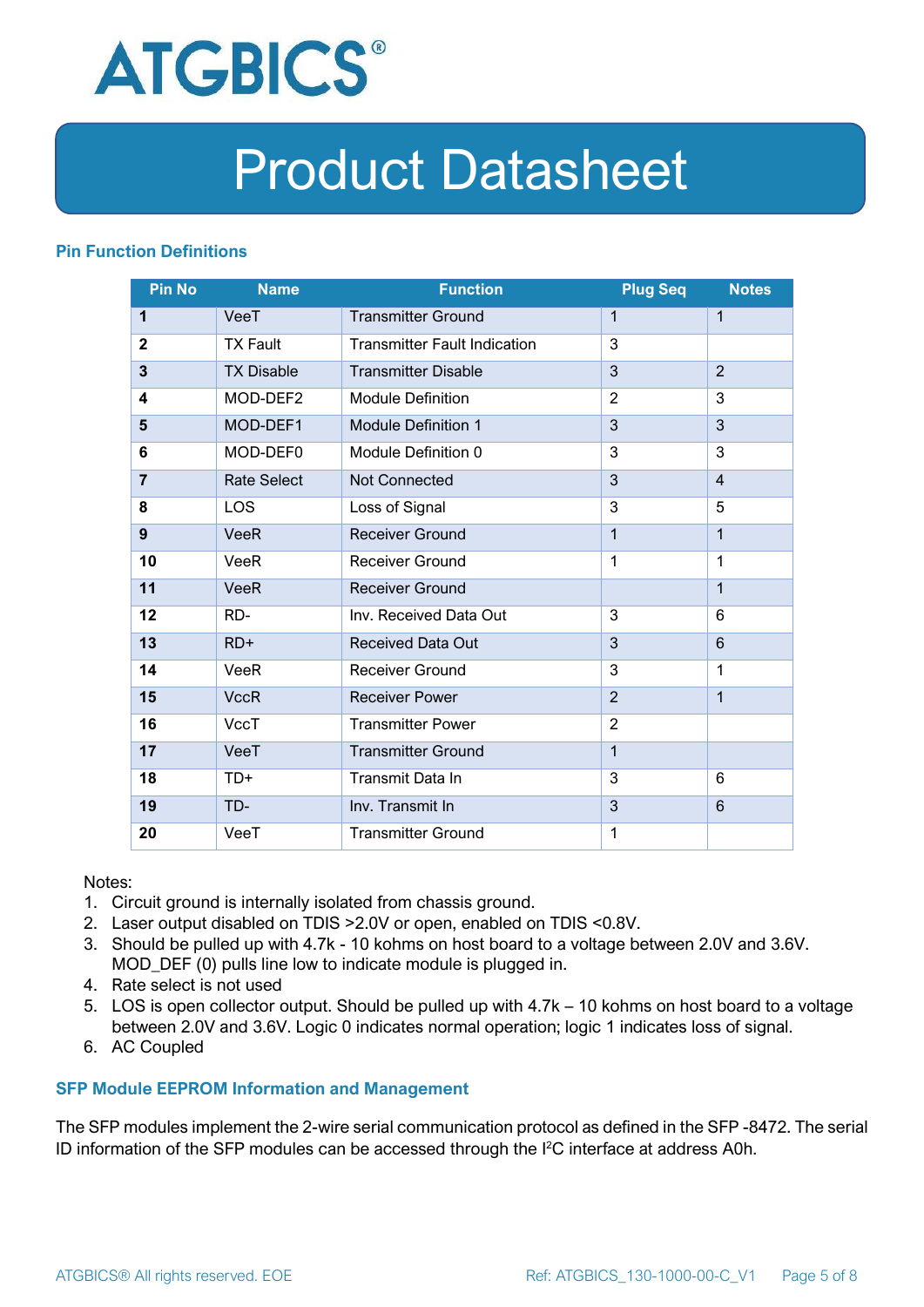

#### **EEPROM Serial ID Memory Contents (A0h)**

| <b>Data</b><br><b>Address</b> | Length<br>(Byte) | <b>Name of</b><br>Length | <b>Description and Contents</b>                                                                                                   |  |
|-------------------------------|------------------|--------------------------|-----------------------------------------------------------------------------------------------------------------------------------|--|
| <b>Base ID Fields</b>         |                  |                          |                                                                                                                                   |  |
| $\mathbf 0$                   | 1                | Identifier               | Type of Serial transceiver (03h=SFP)                                                                                              |  |
| 1                             | 1                | Reserved                 | Extended identifier of type serial transceiver<br>(04h)                                                                           |  |
| $\mathbf{2}$                  | 1                | Connector                | Code of optical connector type (07=LC)                                                                                            |  |
| $3 - 10$                      | 8                | Transceiver              |                                                                                                                                   |  |
| 11                            | 1                | Encoding                 | NRZ(03h)                                                                                                                          |  |
| 12                            | 1                | BR, Nominal              | Nominal baud rate, unit of 100Mbps                                                                                                |  |
| $13 - 14$                     | $\overline{2}$   | Reserved                 | (0000h)                                                                                                                           |  |
| 15                            | 1                | Length(9um)              | Link length supported for 9/125um fiber, units of<br>100m                                                                         |  |
| 16                            | $\mathbf 1$      | Length(50um)             | Link length supported for 50/125um fiber, units<br>of 10m                                                                         |  |
| 17                            | $\mathbf{1}$     | Length(62.5um)           | Link length supported for 62.5/125um fiber, units<br>of 10m                                                                       |  |
| 18                            | $\mathbf{1}$     | Length(Copper)           | Link length supported for copper, units of meters                                                                                 |  |
| 19                            | $\mathbf{1}$     | Reserved                 |                                                                                                                                   |  |
| 20-35                         | 16               | <b>Vendor Name</b>       | SFP vendor name: ATGBICS                                                                                                          |  |
| 36                            | 1                | Reserved                 |                                                                                                                                   |  |
| 37-39                         | 3                | Vendor OUI               | SFP transceiver vendor OUI ID                                                                                                     |  |
| 40-55                         | 16               | Vendor PN                | Part Number: "130-1000-00-C" (ASCII)                                                                                              |  |
| 56-59                         | 4                | Vendor rev               | Revision level for part number                                                                                                    |  |
| 60-62                         | 3                | Reserved                 |                                                                                                                                   |  |
| 63                            | 1                | <b>CCID</b>              | Least significant byte of sum of data in address<br>$0 - 62$                                                                      |  |
| <b>Extended ID Fields</b>     |                  |                          |                                                                                                                                   |  |
| 64-65                         | $\overline{2}$   | Option                   | Indicates which<br>optical<br><b>SFP</b><br>signals<br>are<br>implemented<br>(001Ah = LOS, TX_FAULT, TX_DISABLE all<br>supported) |  |
| 66                            | $\mathbf{1}$     | BR, max                  | Upper bit rate margin, units of %                                                                                                 |  |
| 67                            | 1                | BR, min                  | Lower bit rate margin, units of %                                                                                                 |  |
| 68-83                         | 16               | Vendor SN                | Serial number (ASCII)                                                                                                             |  |
| 84-91                         | 8                | Date code                | Manufacturing date code                                                                                                           |  |
| 92-94                         | 3                | Reserved                 |                                                                                                                                   |  |
| 95                            | 1                | <b>CCEX</b>              | Check code for the<br>Fields<br>extended<br>ID<br>(addresses 64 to 94)                                                            |  |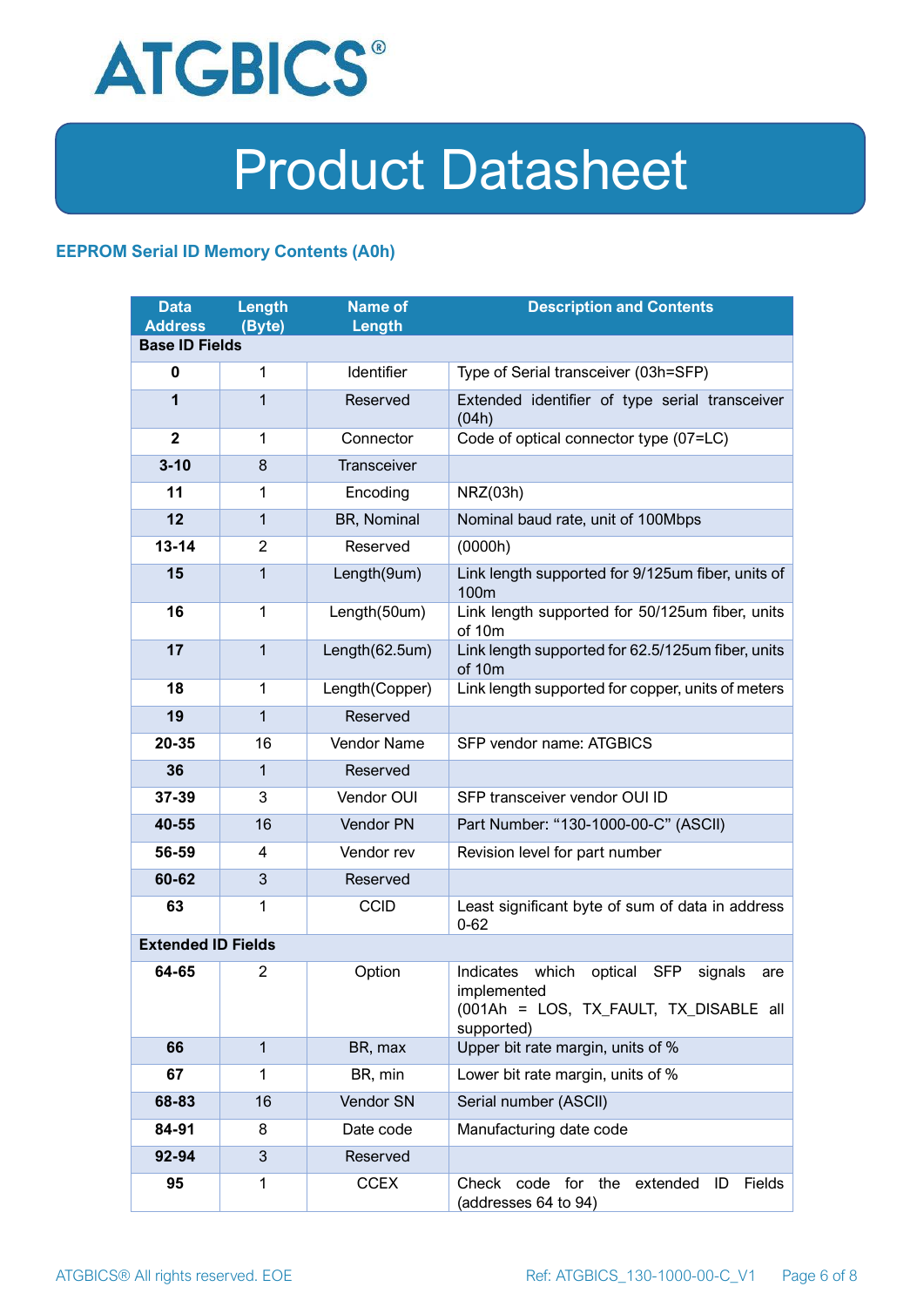

| <b>Vendor Specific ID Fields</b> |     |          |                                 |
|----------------------------------|-----|----------|---------------------------------|
| 96-127                           | 32  | Readable | Vendor specific date, read only |
| 128-255                          | 128 | Reserved | Reserved for SFF-8079           |

#### **Regulatory Compliance**

The GLX-SX-MMD-C complies with international Electromagnetic Compatibility (EMC) and international safety requirements and standards (see details in Table following).

| Electrostatic Discharge<br>(ESD) to the Electrical Pins                                      | MIL-STD-883E<br>Method 3015.7                                                   | Class 1(>1000 V)                          |  |
|----------------------------------------------------------------------------------------------|---------------------------------------------------------------------------------|-------------------------------------------|--|
| <b>Electrostatic</b><br>Discharge<br>(ESD)<br>LC<br>the<br><b>Duplex</b><br>to<br>Receptacle | IEC 61000-4-2<br><b>GR-1089-CORE</b>                                            | Compatible with standards                 |  |
| Electromagnetic<br>Interference (EMI)                                                        | FCC Part 15 Class B<br>EN55022 Class B (CISPR 22B)<br><b>VCCI Class B</b>       | Compatible with standards                 |  |
| Laser Eye Safety                                                                             | 1040.10<br>21CFR<br>and<br><b>FDA</b><br>1040.11<br>EN60950, EN (IEC) 60825-1,2 | Compatible with Class 1 laser<br>product. |  |

#### **Recommended Circuit**



#### **SFP Host Recommended Circuit**